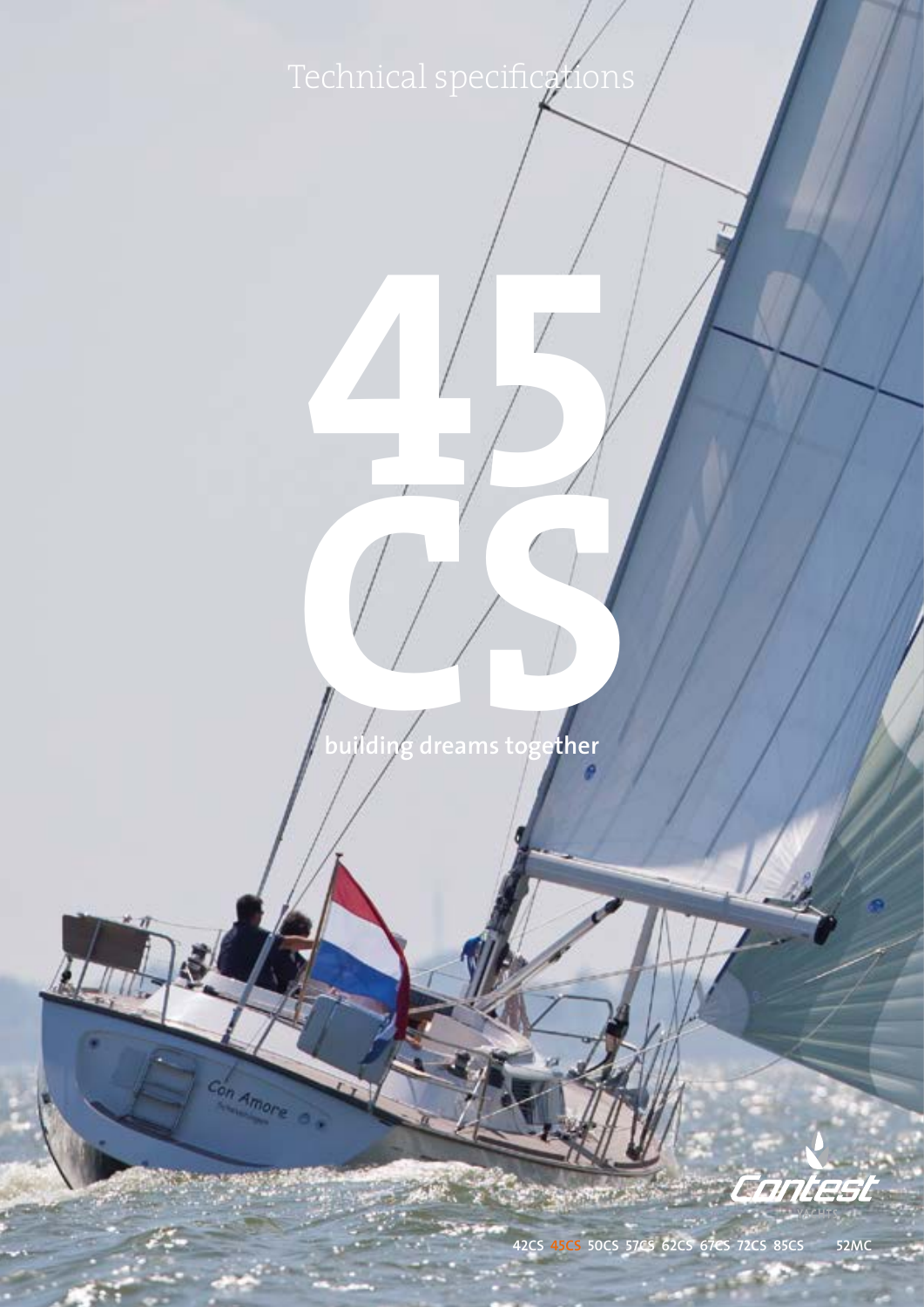Together we make boating ambitions a reality… so you can embrace your own personal dream. Working closely with owners, every single Contest yacht, both motor and sail, is designed and detailed to match individual desires. Together we begin with meticulous preparation, involving specialists and suppliers for every aspect and element. Founded in 1959, and with the stability of the third generation of the same boatbuilding family, we run our yard in Medemblik, Holland with a highly skilled team of accomplished, caring craftsmen to handbuild yachts from 42ft to 85ft (13m-26m). A Contest yacht brings pride in performance and confidence in the roughest of conditions. Together the ideal combination.

## Sail plan & deck layout





# **building dreams together**

**Contest Yachts** Overleek 5 1671 GD Medemblik The Netherlands tel +31 (0)227 543 644 fax +31 (0)227 545 037 info@contestyachts.com www.contestyachts.com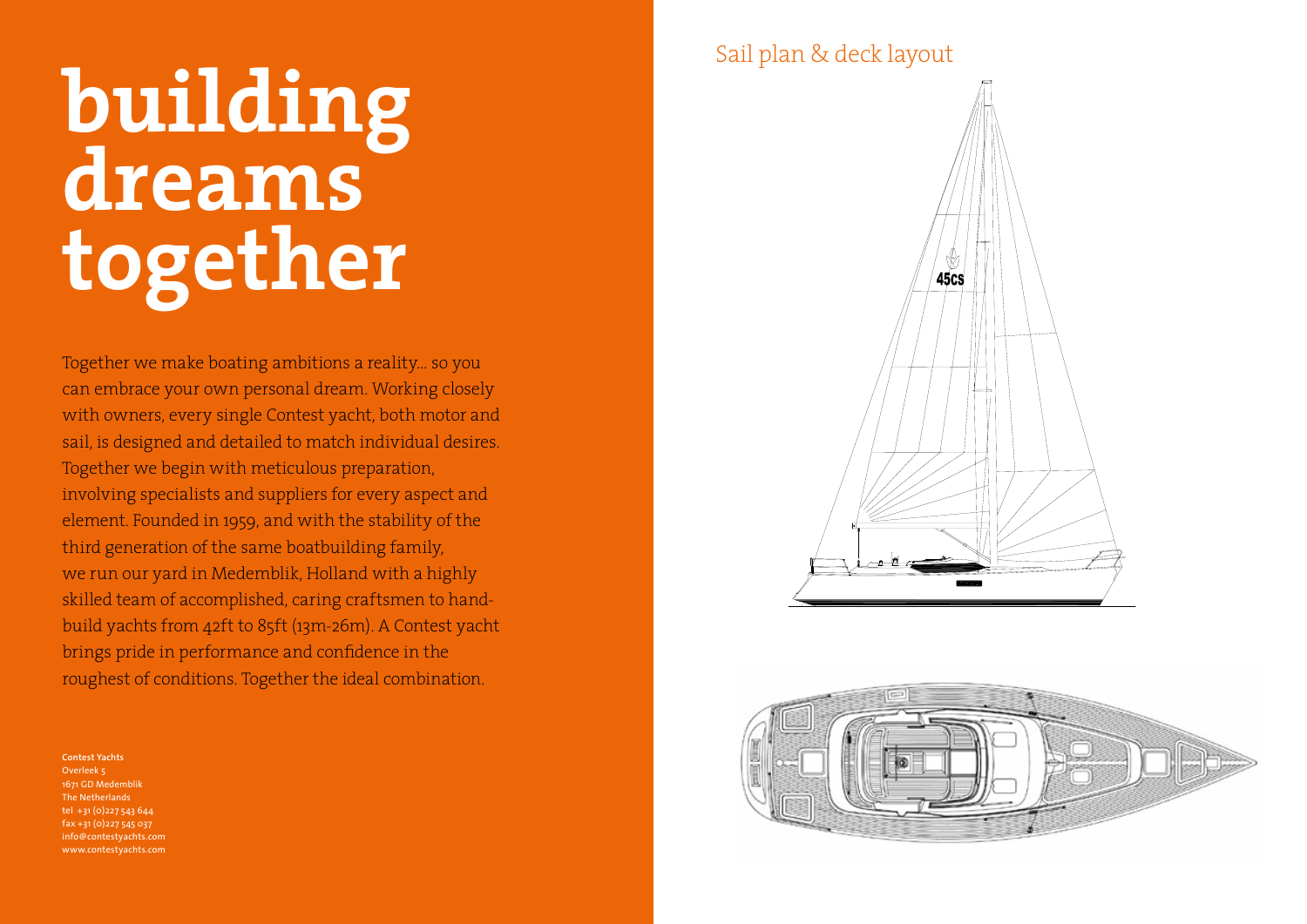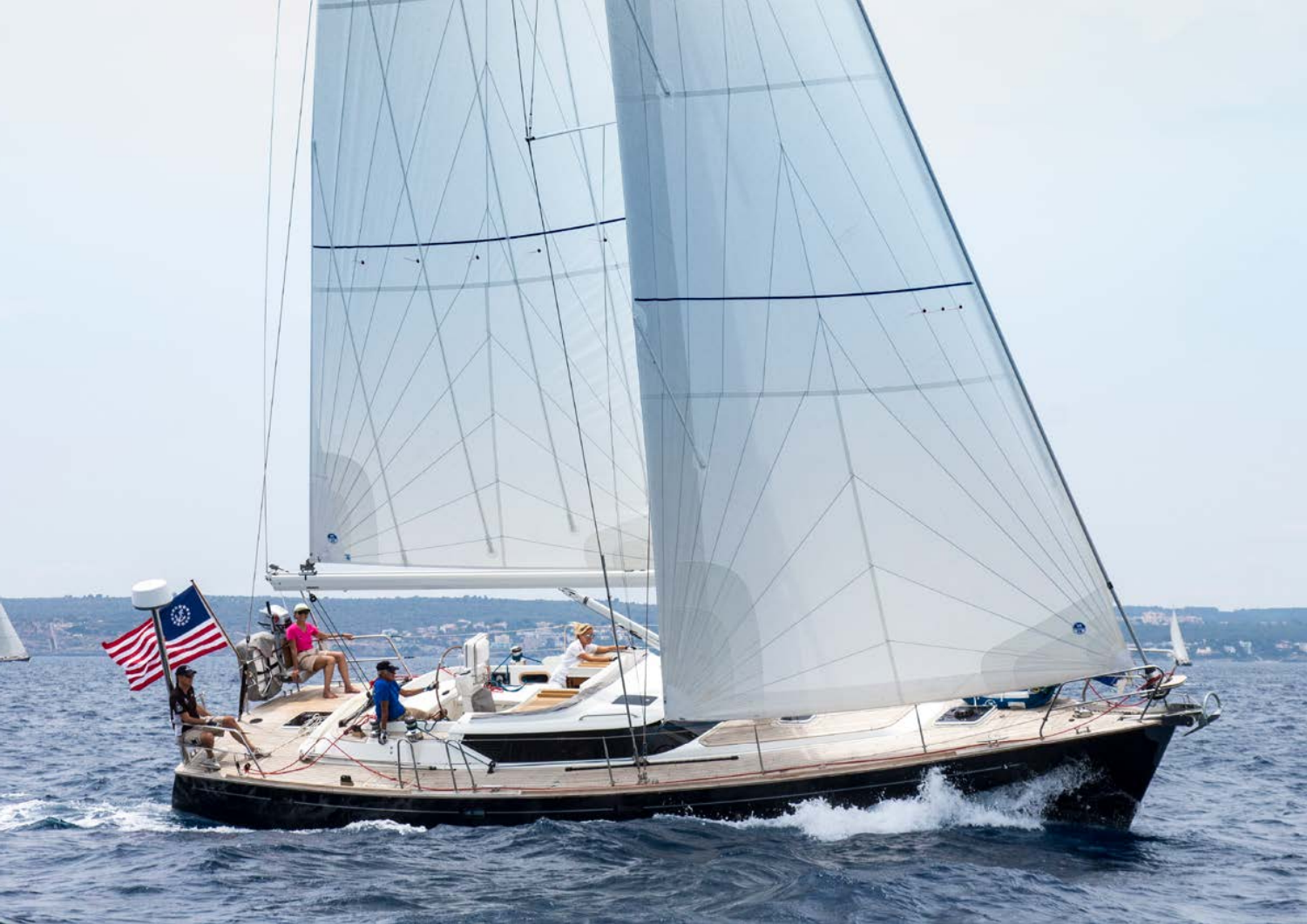









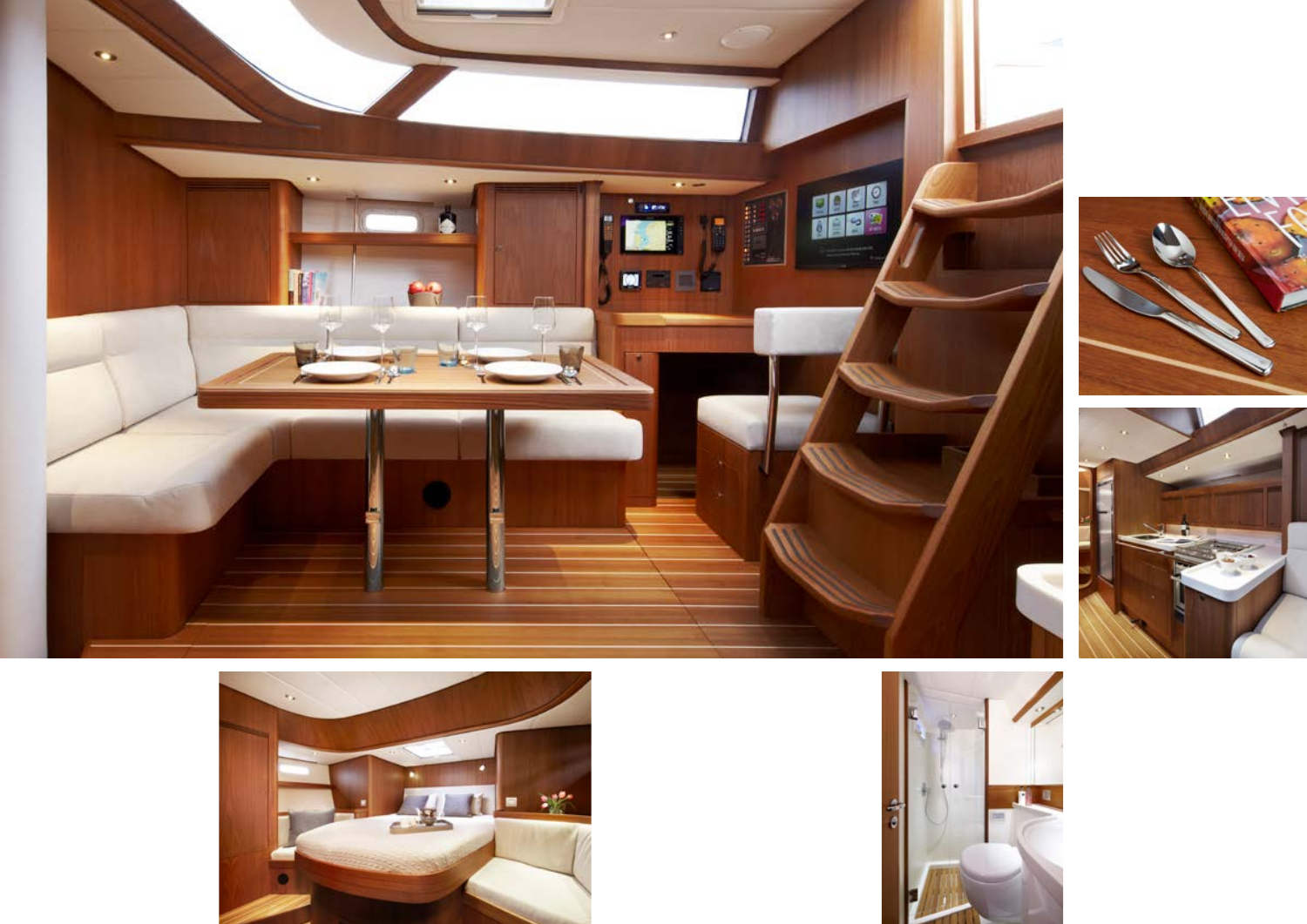





## Interior layout





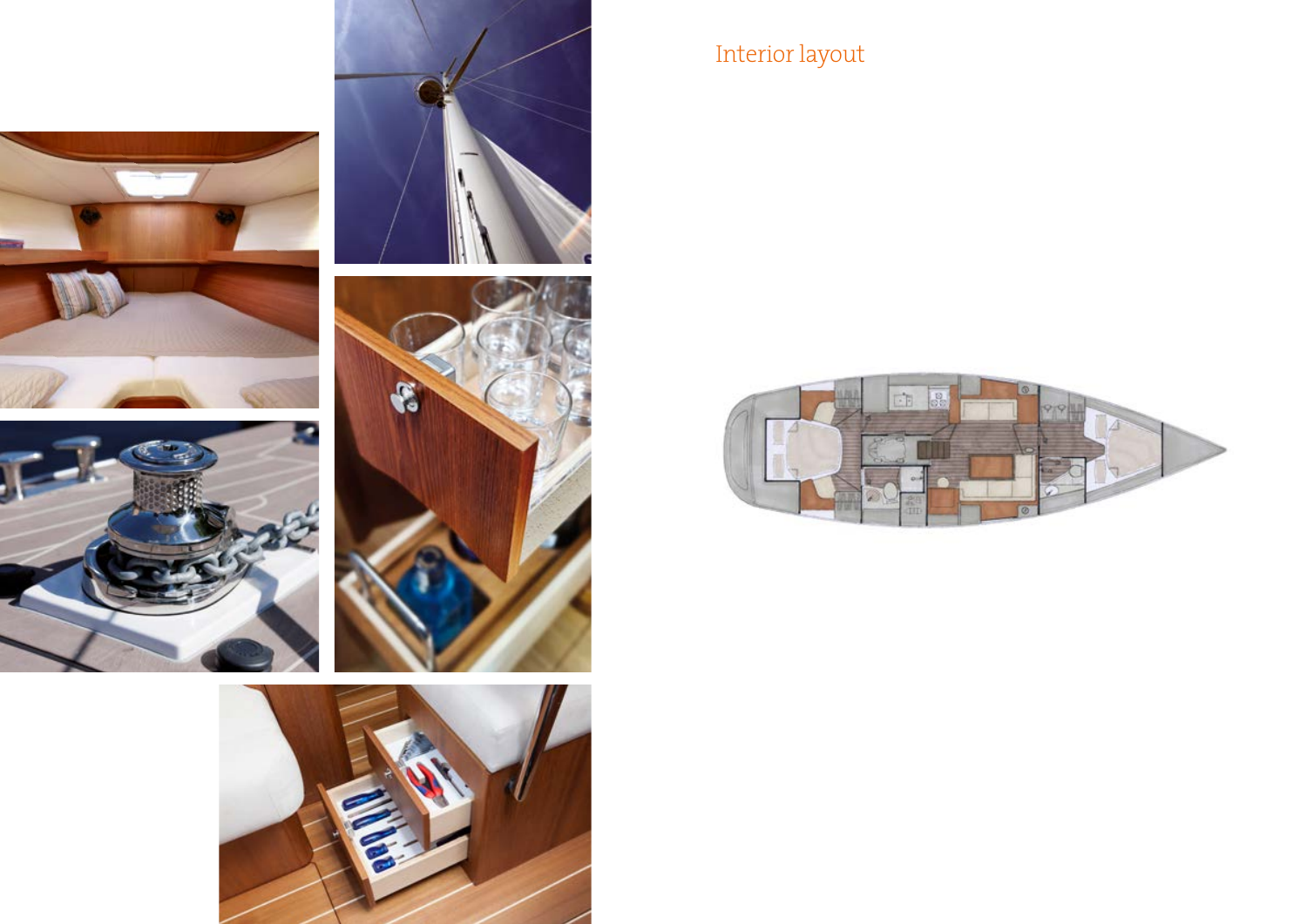

#### **Specifications**



#### **2.1 General**

 Hull and deck are made of high quality materials. Several interior arrangements are available within the structural bulkheads and keel grid.

#### **2.2 Hull**

- $\blacktriangleright$  Hull in sandwich, vacuum infused composite with the Conyplex vacuum infusion system®.
- Laminate consisting of quadraxial and biaxial E-glass for inner and outer skins, infused with vinylester resin.
- Local unidirectional E-glass reinforcements.
- Solid laminate in structural areas like the keel area.
- First layer after gelcoat is a special barrier coat.
- Structural bulkheads fully bonded to hull and deck.
- ► Two year warranty.
- Hull: gelcoat white.
- Stripe and waterlines: colour owner's choice.
- Antifouling: two layers.

#### **2.3 Deck**

- $\blacktriangleright$  Performance keel with bulb in lead.
- Keel bolted through solid laminate using stainless steel bolts.
- $\triangleright$  Keel floors in sandwich, vacuum infused composite with the Conyplex vacuum infusion system®.

- Deck in sandwich, vacuum infused composite with the Conyplex vacuum infusion system®.
- ► Deck: gelcoat white.
- Laminate consisting of quadraxial and biaxial E-glass for inner and outer skins.
- Local unidirectional E-glass reinforcements.
- Solid laminate in structural areas where deck equipment is fitted.
- Deck lockers and anchor locker in composite with gelcoat finish and aluminium teak covered deck hatches.
- 12mm hand laid teak deck, toe rail, cockpit seats, cockpit floor and teak detailing around the cockpit.



#### **2.4 Construction**

- Vacuum infused composite structural bulkheads in sandwich, using the Conyplex vacuum infusion system®.
- Vacuum infused composite longitudinals in sandwich, using the Conyplex vacuum infusion system®.

#### **2.5 Keel**

#### **2.6 Rudder**

- Fully balanced composite spade rudder.
- Fibre orientated rudder laminate, vacuum infused composite with the Conyplex vacuum infusion system®.
- Aluminium anodised rudderpost.
- JEFA rudder bearings.
- JEFA steering system rack and pinion.

| Length overall               | 13.70m           | 44.9ft             |
|------------------------------|------------------|--------------------|
| Length waterline             | 11.64m           | 38.19ft            |
| Maximum beam                 | 4.10m            | 13.3ft             |
| Displacement                 | 13,500kg         | 29,760 lb          |
| Draft standard keel          | 1.95m            | $6.4$ oft          |
| <b>Ballast standard keel</b> | 5,100kg          | 11,244lb           |
| Mast height above waterline  | 21.08m           | 68.9ft             |
| Main sail                    | 54 <sup>m²</sup> | 581ft <sup>2</sup> |
| Genoa 109%                   | 49 <sup>m²</sup> | 527ft <sup>2</sup> |
| <b>Fuel tank</b>             | 286lt            | 63imp.gal          |
| Water tank                   | 420lt            | 92.4imp.gal        |
| Engine, Yanmar               | 59kW             | 8o.3hp             |



#### **Stability curve Polar performance diagram**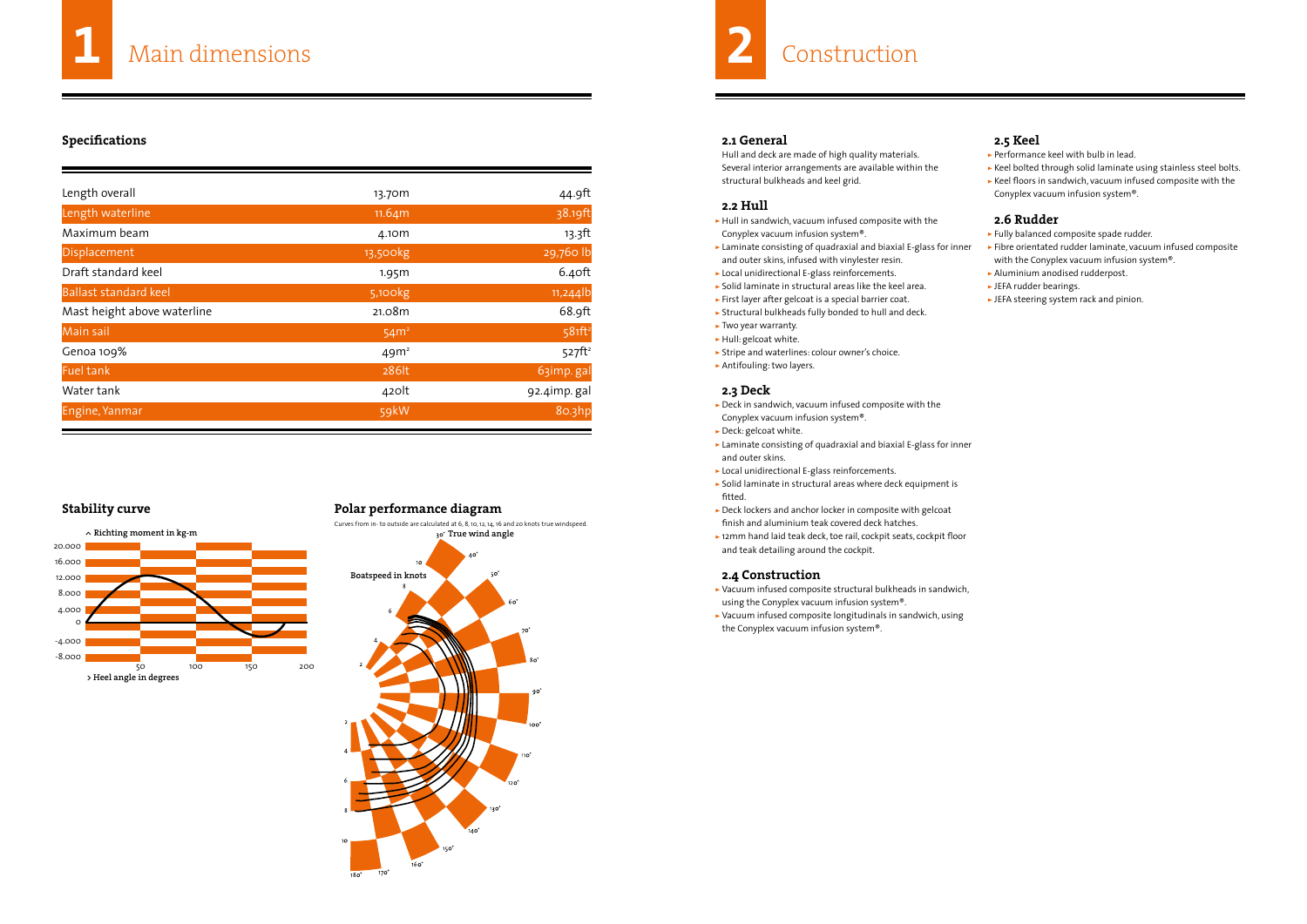

#### **5.1 General**

As with all Contest Yachts the interior will be fully made at our own yard in Medemblik, with great attendance to flexibility and detailing.

#### **5.2 Standard features**

- ► Light oak joinery.
- Oak floor.
- Matt varnished.
- Chrome fittings throughout.
- ► Padded headbord in aft cabin.
- Diagonally sliding saloon table for easy access for comfortable lounging and dining.
- Two ottomans for occasional seating with release fitting for easy stowage while sailing.
- $\blacktriangleright$  Shower stalls with thermostatic mixer.
- ► Doors with anti-rattle door locks.
- Corian worktops in galley.
- Corian tops in each head with washbasins.
- ► Design taps.
- **Three-burner cooker with oven and grill fitted on gimbals** (stainless steel).
- $\triangleright$  Ouality upholstery, colour to owner's choice.
- Quality curtain blinds for portholes and skylight hatches.
- Quality curtain blinds for portholes.
- Sprung slats owner´s cabin.
- Lee cloths in all berths.
- Overhead lights in all cabins.
- Dimmers on overhead lights in saloon.
- $\blacktriangleright$  Red navigation light above chart table.
- Reading lights on bulkhead owner's cabin
- Careful noise reduction throughout.
- Engine room well insulated.
- Comfortable mattresses in all cabins.
- Trotter box in wet locker for extra berth.
- ► Wet locker with drainage for stowage of foul weather gear.
- $\blacktriangleright$  Transparent chart holder on top of sliding companionway hatch.
- 36-set (6 persons) of Contest Yachts porcelain crockery.
- ► 24-set (6 persons) of drinking glasses and bottle stowage in bar.
- Automatic lighting (30 seconds) when opening companionway hatch.
- Waste bin under companionway stairs.
- $\blacktriangleright$  Extensive mirrors in heads.

#### **4.1 Mast**

- Selden spars, keel stepped, sloop rigged with silver anodised finish.
- Swept back spreaders.
- Slab reefing system.
- Selden MDS Car system.
- ► LED navigation lights.
- Masthead light 3-colours with anchor light.
- ► Deck light.
- Boom light.
- Windex in mast top.

#### **4.2 Rigging**

- $\blacktriangleright$  Integrated anchor launching system in bow.
- Electric anchor winch.
- ► 25kg Delta anchor with 50m galvanised 10mm anchor chain.
- Anchor chain marked each 10m.

- Composite steering pedestal with stainless steel steering wheel with leather cover.
- Compass.

- Standing rigging in stainless steel wire 1x19.
- Backstay tensioner.
- Rodkicker.
- Genoa manual furling system Furlex.
- Main sheet 12mm with fine trim.
- Genoa sheets 14mm, winches situated within reach of the helmsman.

#### **4.3 Sails**

- Mainsail, fully battened, slab reefing by North Sails.
- Lazy jacks and main sail cover.
- Furling genoa by North Sails.





#### **3.1 Cockpit**

- **Large cockpit, suitable for six people with helmsman's** position.
- Winches and sheets situated within reach of helmsman's position.
- Two alcoves for storage of sheets and other small deck gear.
- ► Pad eyes for safety harnesses mounted in cockpit.

#### **3.2 Hatches and windows**

- $\blacktriangleright$  Portlights in hull.
- Chemical hardened, laminated panoramic windows in saloon.
- ► Opening skylight hatches in coach roof.
- Opening portlights in cockpit.
- Flush teak covered composite deck hatches.

#### **3.3 Deck hardware and equipment**

- Stainless steel 316 stem head fitting.
- Stainless steel 316 guardrails 62cm high with two wires.
- **Stainless steel 316 bathing ladder.**
- Stainless steel 316 fillers.
- Stainless steel 316 handrails on cabin roof.
- Stainless steel 316 anti-chafe rails below mooring cleats.
- Stainless steel 316 mooring cleats; two cleats forward, two cleats amidships, two cleats aft.
- Flagpole with stainless steel 316 support.
- Aluminium emergency tiller.
- Self-draining gas bottle locker in deck. Including one bottle with gas regulator valve. Extra space for second bottle in locker.
- ► Boat hook in aluminium stowed on lower shroud.
- $\blacktriangleright$  Four fenders with socks and ropes.
- **Four 13m 16mm mooring warps.**
- Two 20m 16mm mooring warps.

#### **3.4 Sailing hardware**

- ► Deck fittings.
- Aluminium winches throughout.
- ► Two genoa winches.
- Two self-tailing halyard winches on mast.
- Winch handles.
- Foldable chain plate on deck for removable cutter stay.

#### **3.5 Anchor system**

#### **3.6 Steering system**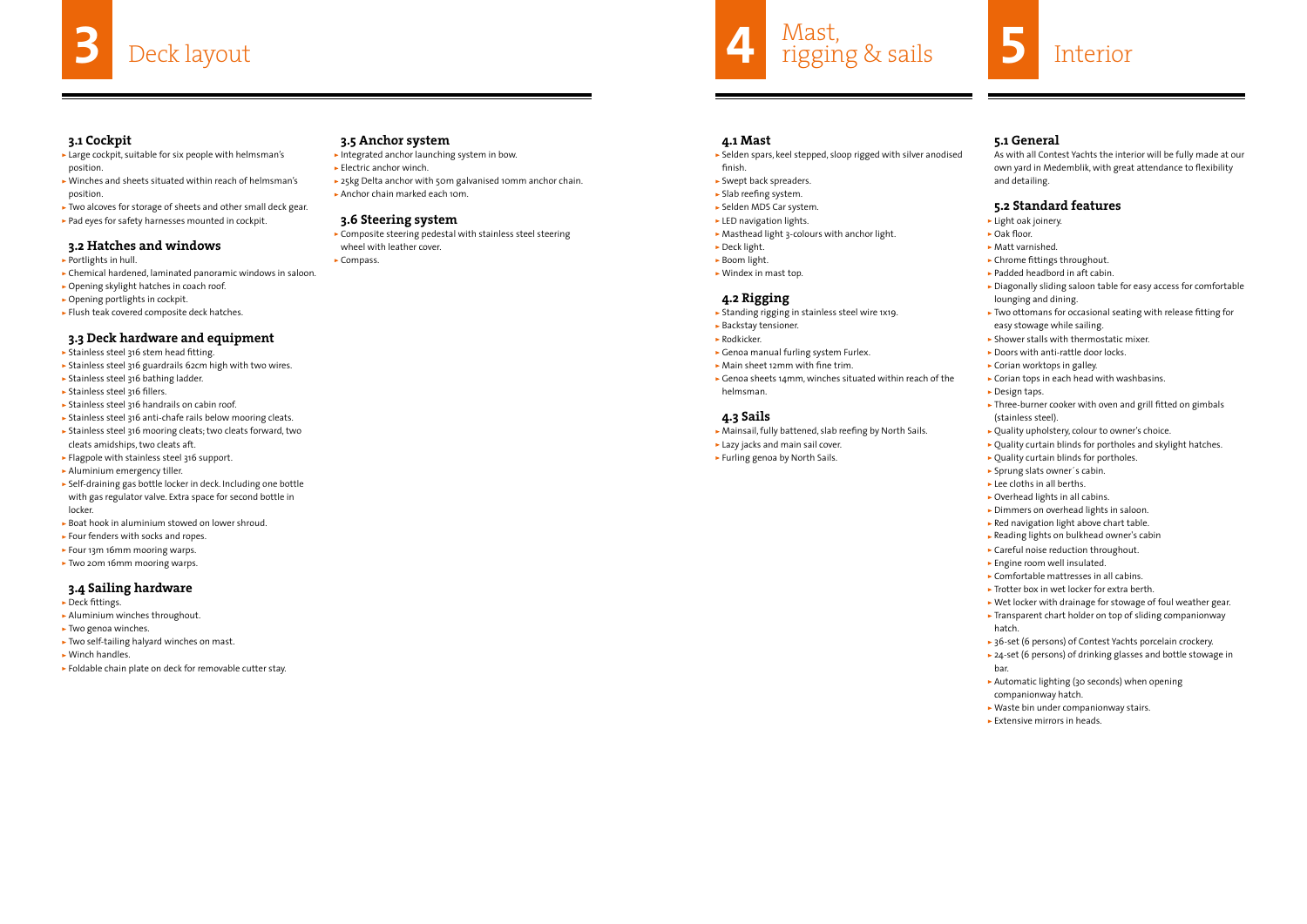#### **7.1 AC/DC systems**

- ► 24 VDC and 230 VAC system on board.
- Dedicated technical area (electrical room) for switches and fuses.
- $\blacktriangleright$  Standard energy pack:
- Service batteries 170 Ah | 24 VDC
- Start battery engine 50 Ah | 12 VDC
- ► Battery charger start battery 10 A | 12 VDC
- Monitoring display batteries
- Alternator 125 A | 12 VDC start battery engine group
- ► Second alternator 60 A | 24 VDC service battery group
- ► 230V 50 Hz shore power connection: ○ Shore power isolation transformer 3.5 kW | 16 A
- ▶ Shore power socket for 230 VAC | 50 Hz shore power ○ Cable 25m with 3-pole CEE 16 A connector
- ► 230V socket in each cabin/compartment.
- **Emergency engine start on service batteries.**
- All sea cocks under waterline are grounded.

- All main switches situated at the switch panel. All navigation lights with control LED's operated from the
- switch panel.
- ► Tank level gauges situated at the switch panel.
- $\blacktriangleright$  Tank level gauges integrated in the touch screen.
- Alarms for:
- Water in boat
- Water in fuel
- ► Battery level
- ► Black water tanks
- Switch for navigation lights on engine/sailing/anchoring.

#### **7.2 Main switch panel**

- $\triangleright$  Spacious engine room with easy access from side passage.
- Yanmar 4JH80 59kW (80hp) 3200 rpm 4 cylinder
- turbo-charged common rail diesel engine.  $\blacktriangleright$  Indirect cooling.
- Yanmar SD60 sail drive.
- Separate main switch to enable service batteries to be used as starter battery.
- Single lever gears throttle control on steering pedestal.
- Engine panel fitted in cockpit including rev. counter, oil pressure- temperature- and charge alarm, start and stop buttons.
- ► Water cooled exhaust with double water lock.
- **Three bladed propeller in bronze.**
- Engine room insulated with combined drone- and sound absorbing insulation.
- Engine room ventilation by double electric ventilators and natural ventilation grills.

#### **Owner's manual**

#### **Certification**

- The boat is CE certificated category A (unlimited ocean voyages).
- Lloyd´s certificate on hull.
- Pressurized hot & cold water system.
- Water tank capacity 420 litres.
- Water heater 40 litres with heat exchanger to engine and 750 W immersion heating element.
- $\blacktriangleright$  Mixer taps in galley and heads.
- Water tank level gauge on switch panel.



#### **6.1 Engine**

- $\blacktriangleright$  Electric bilge pump in keel sump, with automatic switch.
- Manual bilge pump in engine room.
- Water detection in saloon when heeling.
- Grey water pump equipped with flexible hose for water discharge in any compartment.
- Central discharge in engine room to reduce number of through hull fittings.

- Manual flush seawater toilet in forward head.
- Electric flush seawater toilet in aft head.
- Separate black water system in front and aft ship.
- Indicator on black water tank indicating full or empty.
- $\blacktriangleright$  Shower stalls with automatic drain.
- Separate grey water system in front and aft ship.

### Electrica systems **7**

#### **6.2 Fuel system**

- $\blacktriangleright$  Fuel tank capacity 286 litres.
- Drain pump on fuel tanks.
- Fuel filter with water separator. Acoustic and visual "water in fuel" alarm.
- Diesel tank level gauge on switch panel.

#### **6.3 Fresh water system**

#### **6.4 Bilge system**

#### **6.5 Black & grey water system**

#### **6.6 Refridgeration system**

Refrigerator in stainless steel with front door.

#### **6.7 Ventilation system**

Forced ventilation system in engine room.

#### **6.8 Safety equipment**

- Gas valve manual.
- ► Three foam fire extinguishers 2kg.
- $\blacktriangleright$  Fire blanket.
- Fire port in engine room wall, for portable fire extinguisher.

THE INFORMATION CONTAINED IN THIS SPECIFICATION IS SUBJECT TO CHANGE WITHOUT PRIOR NOTIFICATION. EXTRA EQUIPMENT MAY INFLUENCE THE STANDARD SPECIFICATION. **#CONTEST YACHTS, JANUARY 2019/01**